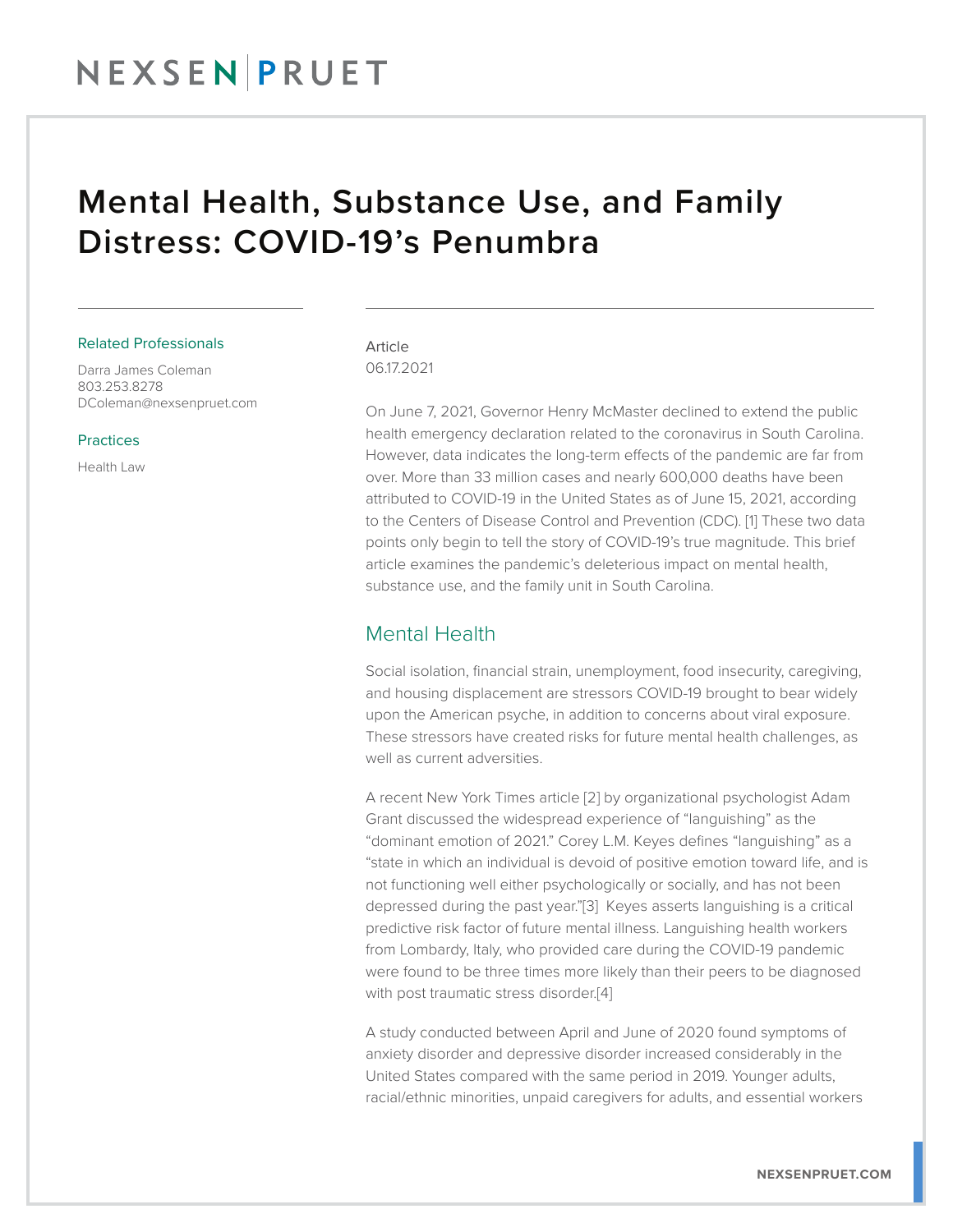# NEXSENPRUET

are the most adversely affected, according to the study. "Overall, 40.9% of respondents reported at least one adverse mental or behavioral health condition, including symptoms of anxiety disorder or depressive disorder (30.9%), symptoms of a trauma- and stressor-related disorder (TSRD) related to the pandemic (26.3%), and having started or increased substance use to cope with stress or emotions related to COVID-19 (13.3%). The percentage of respondents who reported having seriously considered suicide in the 30 days before completing the survey (10.7%) was significantly higher among respondents aged 18–24 years (25.5%), minority racial/ ethnic groups (Hispanic respondents [18.6%], non-Hispanic black [black] respondents [15.1%]), self-reported unpaid caregivers for adults (30.7%), and essential workers (21.7%)."[5] The study's 5,470 respondents reported "prevalence of symptoms of anxiety disorder was approximately three times those reported in the second quarter of 2019 (25.5% versus 8.1%), and prevalence of depressive disorder was approximately four times that reported in the second quarter of 2019 (24.3% versus 6.5%)." Id. "Suicidal ideation was also elevated; approximately twice as many respondents reported serious consideration of suicide in the previous 30 days than did adults in the United States in 2018, referring to the previous 12 months (10.7% versus 4.3%)." Id. The pandemic's long-term impact on Americans' mental health is particularly concerning when one considers that COVID did not hit its peak in the United States until January 2021, some seven months after this survey was conducted.

### Substance Use in South Carolina

Data indicates that South Carolinians, like their fellow Americans, have turned to substances to cope with COVIDrelated stressors. In March 2020, Nielsen reported an increase of as much as 55% in retail alcohol sales over the preceding year. By March 23, 2021, with restaurants and bars reopening around the country, Nielsen reported the first week that retail alcohol sales did not increase since the pandemic's inception, but retail alcohol sales still exceeded those from March 2019 by 20% to 30%. The S.C. Department of Revenue (SCDR), which oversees licensing of the State's alcohol wholesalers and retailers, provided figures to The Charleston Post and Courier indicating a 27% uptick in sales for the period of March 15 – June 30, 2020, when compared to the same timeframe in 2019.[6]

Provisional mortality data from the CDC for South Carolina predicts 1,625 drug overdose deaths for the 12-month period ending in September 2020, a 45.3% increase over the 12-month period ending in September 2019. This is well above the national average increase of 28.8% percent and is the fifth-highest reported an increase for this time period, behind the District of Columbia, Louisiana, Kentucky, and West Virginia. Illicitly made synthetic opioids, which can include fentanyl, are largely responsible for this increase, with 62.4% of those predicted overdose deaths estimated to involve synthetic opioids. Preliminary data also suggest that deaths involving psychostimulants outpaced deaths involving prescription drugs in 2020. Final overdose fatality data for 2020 will be reported in the fall of 2021.

### Impact on the Family

COVID-19's mandatory social isolation drove adults and children alike away from public spaces, such as schools, employers, healthcare providers, and places of worship, and into their homes for an extended period of time. The increased shared domesticity convinced many South Carolinians that home is not always where the heart is.

Between March 1, 2020, and February 28, 2021, parties filed 17,994 actions for dissolution of marriage by divorce throughout the state, according to the South Carolina Judicial Department. This reflects a 7.4% increase over the divorce actions filed between March 1, 2019, and February 28, 2020. The number of Separate Support and